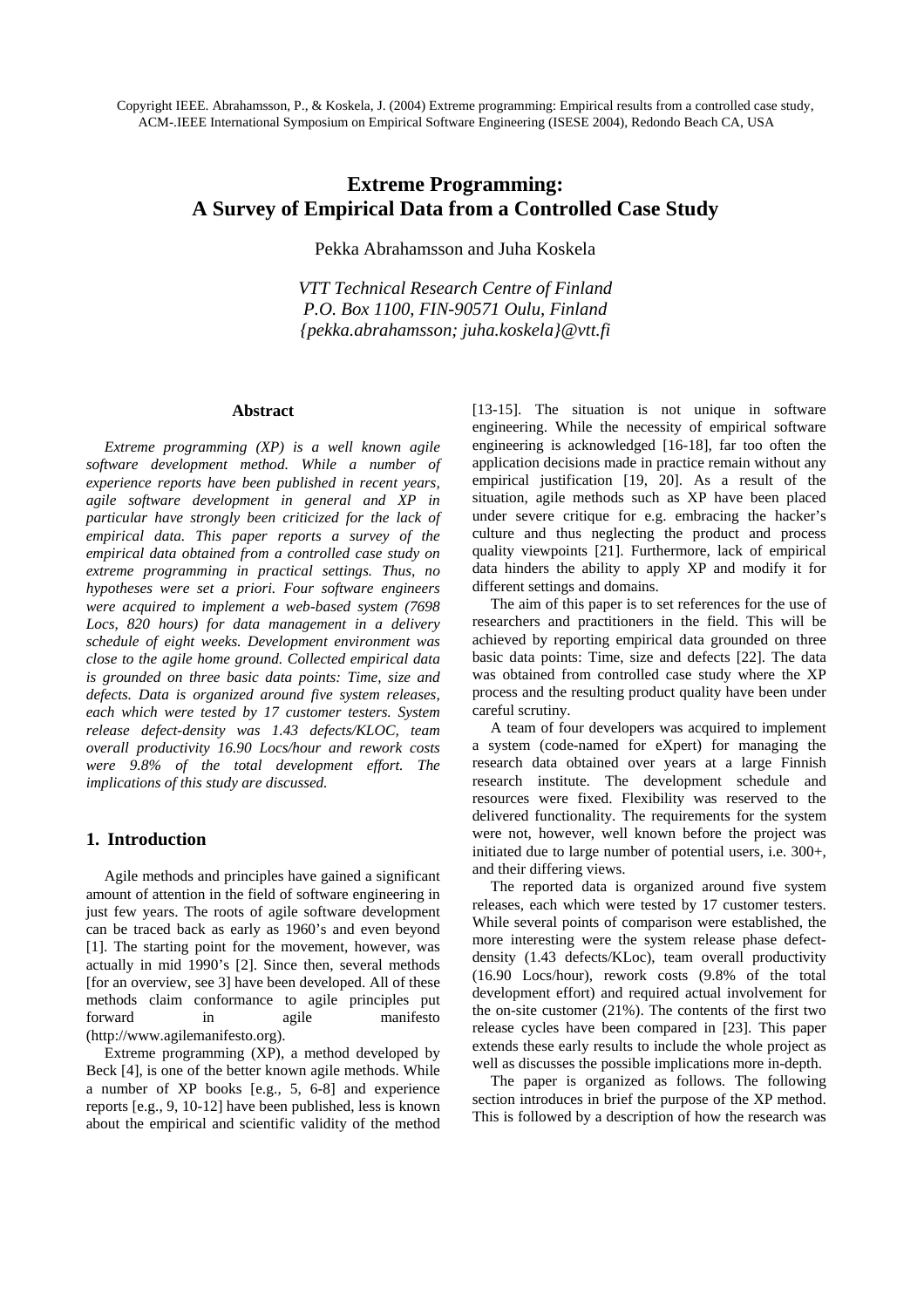performed, the results and the discussion. The paper is concluded with final remarks.

## **2. Extreme Programming**

Extreme Programming is one of several agile software development methods that have emerged in the past few years. XP was first introduced in [24]. The method focuses on delivering immediate business value to the customer. The XP process can be characterized by short development cycles, incremental planning, evolutionary design, and its ability to response to changing business needs. The method itself is built around what appears to be easy-to-understand set of practices, which have been fairly well documented in the literature (see references for details). These practices are planning game, small releases, metaphor, simple design, testing (test-driven development), refactoring, pair programming, collective ownership, continuous integration, 40-hour work week (also known as sustainable pace) and on-site customer, just rules and open workspace. In addition, spikes [7] is also often associated to the XP method's practices.

The XP method is designed to meet the needs of a skilled small, i.e. less than 10 developers, team that is working in a co-located office together with the customer developing software that is not safety-critical on an object-oriented technology [4, 25]. This type of situation is what can be called an ideal surrounding for the XP method or what Boehm [26] calls an agile home ground. This case study falls within this description.

#### **3. Research design**

This section describes how the research design for the study is laid out.

#### **3.1. Research method**

The title of the paper indicates the use of a case study research method [e.g., 27]. However, the boundaries between different research methodologies and data collection techniques are often overlapping to certain extent [28]. Cunningham, [29] for example, relates action research as one form of case study research. In action research the focus is more on what practitioners do rather than what they say they do [30]. This is the position taken in this study. Moreover, Järvinen [31] follows Oquist [32] and argues that action produces knowledge to guide practice, which is the principal aim of this study. In action research, the modification of reality requires the possibility to intervene [33]. The first author was in the role of management in the study and mediated the release post-mortem analysis [34] sessions, which were performed after each software release. The second author acted in the role of on-site customer and participated to planning game, acceptance testing, post-mortem analysis, project meetings and coaching activities. On average, he spent over 80% of his work time in the same room with the developers. The process change mechanism was systematized as well. The process was changed through the post-mortem analysis technique where the project team proposed changes to the implementation process. Thus, the origins for modification of reality came from the project team, not from the researchers.

The term "controlled" in the paper's title is used intentionally. Empirical studies include various forms of research strategies [35]. "Controlled" is most often associated with the experimentation approach. One central difference between research strategies is the *level of control*. Following Wohlin [36, p. 12] "experiments sample over the variables that are being manipulated, while the case studies sample from the variables representing the typical situation". If this is accepted, the experimentation approach can be seen as "a form of empirical study where the researcher has a control over some of the conditions in which the study takes place and control over the independent variables being studied" [35, p. 456]. Therefore, the use of term "controlled" in this study implies that the researchers were in a position to design the implementation environment, i.e. the typical situation (see next subsection of research setting), beforehand.

#### **3.2. Research setting**

A team of four developers was acquired to implement an eXpert system for managing the research data obtained over years at a Finnish research institute. A metaphor that better describes the intended purpose of the system is a large sized "virtual file cabinet", which holds a large number of organized rich, i.e. annotated, links to physical or web-based resources. The system has 300+ potential users and is a web-based client-server solution.

The four developers were  $5-6<sup>th</sup>$  year university students with 1 to 4 years of industrial experience in software development. Team members were well-versed in the java programming language and object-oriented analysis and design approaches. Two weeks prior to project launch the team performed a self-study by studying two basic books on XP [i.e., 4, 7]. A two day hands-on training on XP practices, the development environment and software configuration management tools was organized to ensure that the team has a basic understanding on XP issues and the technical environment. Thus, this study focuses on a development team that is novice to extreme programming practices.

The team worked in a co-located development environment. The customer (i.e., a representative from the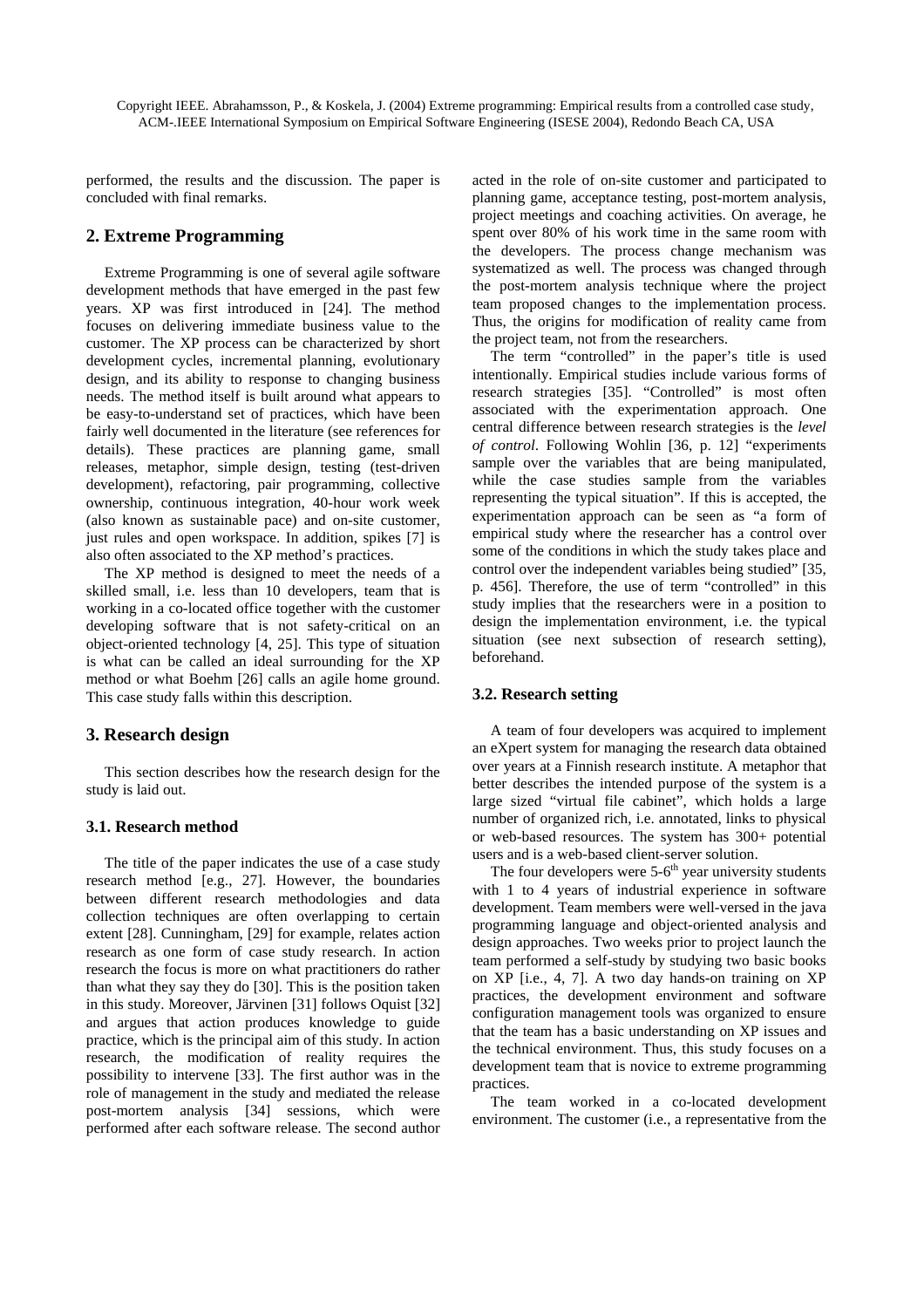research institute) shared the same office space with the development team. The office space and workstations were organized according to the suggestions made in the XP literature to support efficient teamwork. Unused bookshelves, as an example, were removed in order to have a maximum amount of empty wall space for user stories and task breakdowns, architecture description, etc.

Table 1 shows the details of the technical environment used for the development of eXpert system.

| <b>Item</b>             | <b>Description</b>              |
|-------------------------|---------------------------------|
| Language                | Java (JRE 1.4.1), JSP (1.2)     |
| Database                | MySQL (Core 4.0.9 NT, Java      |
|                         | connector $2.0.14$ )            |
| Development Environment | Eclipse $(2.1)$                 |
| <b>SCM</b>              | $CVS(1.11.2)$ ; integrated to   |
|                         | Eclipse                         |
| Unit testing            | JUnit $(3.8.1)$ ; integrated to |
|                         | Eclipse                         |
| Documents               | MS Office XP                    |
| Web Server              | Apache Tomcat (4.1)             |

#### **Table 1. Technical implementation environment**

Development environment was an Eclipse integration framework (www.eclipse.org), which is an open source initiative supported by major software engineering tool manufacturers. It is based on tool developed by IBM. CVS (Concurrent Versions System) was used as project's SCM tool and JUnit testing framework for unit testing. Both the CVS client and JUnit are integrated as a default in Eclipse environment. The system was written in Java and JSP (JavaServer Pages) and it uses MySQL relational database in storing the data of links. In addition, the Apache Tomcat 4 Servlet/JSP container was used because it implements JSP 1.2 specifications from Java Software.

#### **3.3. Data collection**

Both quantitative and qualitative data were collected. As stated earlier, quantitative data was grounded on three basic data points, i.e. time, size and defect, as suggested by Humphrey [22]. While a number of other interesting data points could have been captured, these three metrics were seen to be the most beneficial for setting some references for other researchers and practitioners.

Developers collected effort usage for each defined task and XP practice with a precision of 1 minute using paper/pen and predefined excel-sheet as the primary collection tools. It was acknowledged that merely targeting for high precision *per se* does not necessarily improve data collection accuracy [22]. The on-site customer ensured on his behalf that the metrics collection procedure was actualized as planned. In addition, a daily inspection on the metrics collected was initiated. Finally, the project manager for the project was a PSP trained engineer who understood the basics of PSP style of metrics collection. PSP was not, however, utilized as the development device.

Development work size, i.e. logical lines of code [22], was collected on daily basis using automated counters for Java and JSP. Development time defects (including type, severity), post-release defects (found by 17 allocated system testers) and the number of enhancement suggestions made by testers were also systematically recorded. Work commit size was drawn from the CVS tool.

As stated, the quality of the data obtained was systematically monitored by the project manager, dedicated metrics responsible, on-site customer and the customer organization's management. As indicated by XP principles [4], customer organization placed explicit value on the data collection, thus ensuring the alignment with the agile software development principles.

Qualitative data included development diaries maintained by the developers, post-mortem analysis session recordings and developer interviews.

# **4. Results**

Table 2 shows the data obtained from the five system releases and the correction release, which was performed after the system test. The total column shows the cumulative/average data from the releases. The first three (row 1 in the table) releases were two weeks in calendar time, the last two were one week and the correction release took two days to complete. Term "release" is used instead of "iteration" to stress the fact that the system was released to actual customer test.

Total work effort (row 2) dedicated to project work remained constant in the first three releases. However, the direct hours dedicated to tasks (row 3) was reduced from the initial 70% to 50-60% in 2-week release cycle and below 50% in one-week cycle indicating an increase in over-head in very short development cycles. None-task allocated work was the effort spent to planning-game, post-mortem analysis, data collection, project meetings, brainstorming, coaching and pre-release testing.

Row 4 shows the amount of new logical lines of code the team produced in a release. Team's productivity (row 5) varied somewhat from 9.02 to 25.12 Loc/hour. This can be partly explained. First release contained tasks not related to user functionality such as finalizing the technical set up of the development environment. In the fourth release, the development team focused on documentation as well as did a lot of refactoring work, which is meant to remove code duplicates and simplify design solutions. Activities as such do not contribute to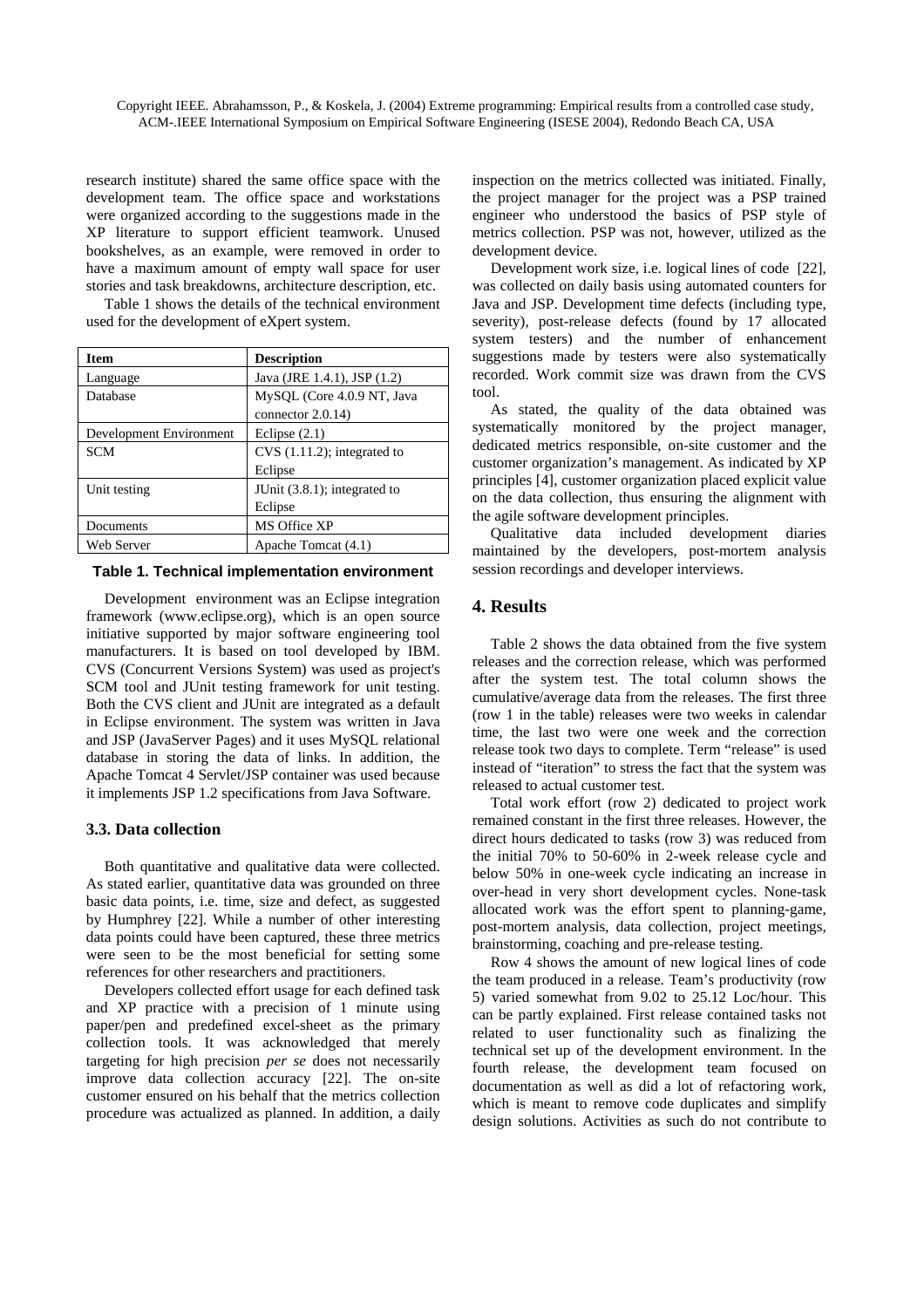team productivity when measured primarily in terms added new lines of code. This could have been improved by counting also modified and deleted lines of code.

Rows 6-8 reveal essential SCM data from the project. The number of code integrations remained relatively constant over the project varying between 7.9 and 10.5 code integrations in one working day. Average time between the integrations was between 21 and 40 minutes and finally average number of files associated with the integration varied between 1.7 and 3.1.

Rows 9-12 deal with the user stories, which are customer defined functional or non-functional requirements for the system. EXpert system did not have any explicit non-functional requirements defined. The team velocity, i.e. number of user stories included in a single release, increased and stabilized rapidly. The median user story size decreased from 10.1 hours to around 5 hours indicating that the requirements were broken down in a high level of accuracy. The reason for this was that the largest size of a user story in the first release was 63.1 hours, which was seen to be too large by the development team. In the second release, the largest user story size was reduced to 26.9 hours although increased back to 41.7 hours in the third release. Yet, improvement is visible when observed from the task level (rows 13-15). While only 10 tasks were defined for the first release, the second release contained already 30 tasks. Even the fourth and the fifth release, which were only one-week in calendar time, had 21 and 19 tasks defined, respectively. This demonstrates the team's increased ability to decompose requirements into more manageable level. Importantly the median size of a task was reduced from 11.7 to less than 3 hours, and the maximum size of a task was reduced from 32.3 to less than 10 on average.

Rows 16-17 are concerned with the quality of the system. 17 testers were allocated for a brief, i.e. max 45min, and intensive, i.e. testing was to be performed within four hours from system release, user functionality test.

| $Id$           | <b>Collected data</b>                                     | <b>Release 1</b>         | <b>Release 2</b> | <b>Release 3</b> | <b>Release 4</b> | Release 5      | <b>Correction</b><br>release | <b>Total</b>   |
|----------------|-----------------------------------------------------------|--------------------------|------------------|------------------|------------------|----------------|------------------------------|----------------|
| $\mathbf{1}$   | Calendar time (weeks)                                     | $\overline{2}$           | $\overline{2}$   | $\overline{2}$   | $\mathbf{1}$     | 1              | 0.4                          | 8.4            |
| $\overline{c}$ | Total work effort (h)                                     | 195                      | 190              | 192              | 111              | 96             | 36                           | 820            |
| 3              | Task allocated actual hours                               | 136 (70%)                | 95 (50%)         | $118(61\%)$      | 51 (46%)         | 42 (44%)       | 27 (75%)                     | 469<br>(57%)   |
| $\overline{4}$ | # LOCs implemented in a<br>release                        | 1821                     | 2386             | 1962             | 460              | 842            | 227                          | 7698           |
| 5              | Team productivity (loc/hour)                              | 13.39                    | 25.12            | 16.63            | 9.02             | 20.05          | 8.4                          | 16.90          |
| 6              | Code integrations<br>(integrations/day)                   | 8.1                      | 10.1             | 7.9              | 10.5             | 8.2            | 8.5                          | 8.9            |
| $\overline{7}$ | Avg. time between integrations<br>(minutes)               | 26                       | 21               | 40               | 31               | 27             | 30                           | 29             |
| 8              | Avg. number of files per<br>integration                   | 1.7                      | 2.4              | 3.1              | 2.6              | 3.0            | 3.0                          | 2.6            |
| 9              | # User stories implemented                                | 5                        | $\mathbf{Q}$     | 9                | $\overline{4}$   | 3              | $\overline{4}$               | 34             |
| 10             | # User stories postponed for<br>next release              | $\Omega$                 | 1                | $\overline{0}$   | 1                | $\overline{c}$ | $\overline{0}$               | $\overline{4}$ |
| 11             | User story effort (actual,<br>median, h)                  | 10.1                     | 8.3              | 7.6              | 5.9              | 5.2            | 2.8                          | 6.8            |
| 12             | User story effort (actual, max,<br>h)                     | 63.1                     | 26.9             | 41.7             | 21.8             | 15.9           | 7.6                          | 63.1           |
| 13             | # Tasks defined                                           | 10                       | 30               | 18               | 21               | 19             | $\mathbf Q$                  | 107            |
| 14             | Task effort (actual, median, h)                           | 11.7                     | 2.9              | 5.9              | 1.7              | 2.6            | 0.7                          | 2.7            |
| 15             | Task effort (actual, max, h)                              | 32.3                     | 8.8              | 14.0             | 8.8              | 5.3            | 3.4                          | 32.3           |
| 16             | # post-release defects                                    | $\overline{4}$           | 5                | $\overline{4}$   | $\overline{4}$   | 11             | $\overline{\phantom{a}}$     | 28             |
| 17             | Post-release defects/KLoc                                 | 2.19                     | 2.10             | 2.04             | 8.70             | 13.06          | $\overline{\phantom{a}}$     | 1.43<br>(3.75) |
| 18             | # post-release enhancement<br>suggestions made by testers | 17                       | 13               | 5                | 3                | $\Omega$       | $\overline{\phantom{a}}$     | 38             |
| 19             | Pair programming (%)                                      | 81.7                     | 76.3             | 73.0             | 78.8             | 54.2           | 90.4                         | 75.9           |
| 20             | Required customer<br>involvement (%)                      | 17.4                     | 21.4             | 18.6             | 25.0             | 23.4           | 24.3                         | 20.6           |
| 21             | Rework costs (%)                                          | $\overline{\phantom{a}}$ | 8.7*             | 11.8             | 11.6             | 2.6            | 61.5                         | 9.8            |

\*includes also enhancements

**Table 2. Exploratory data from 5+1 releases**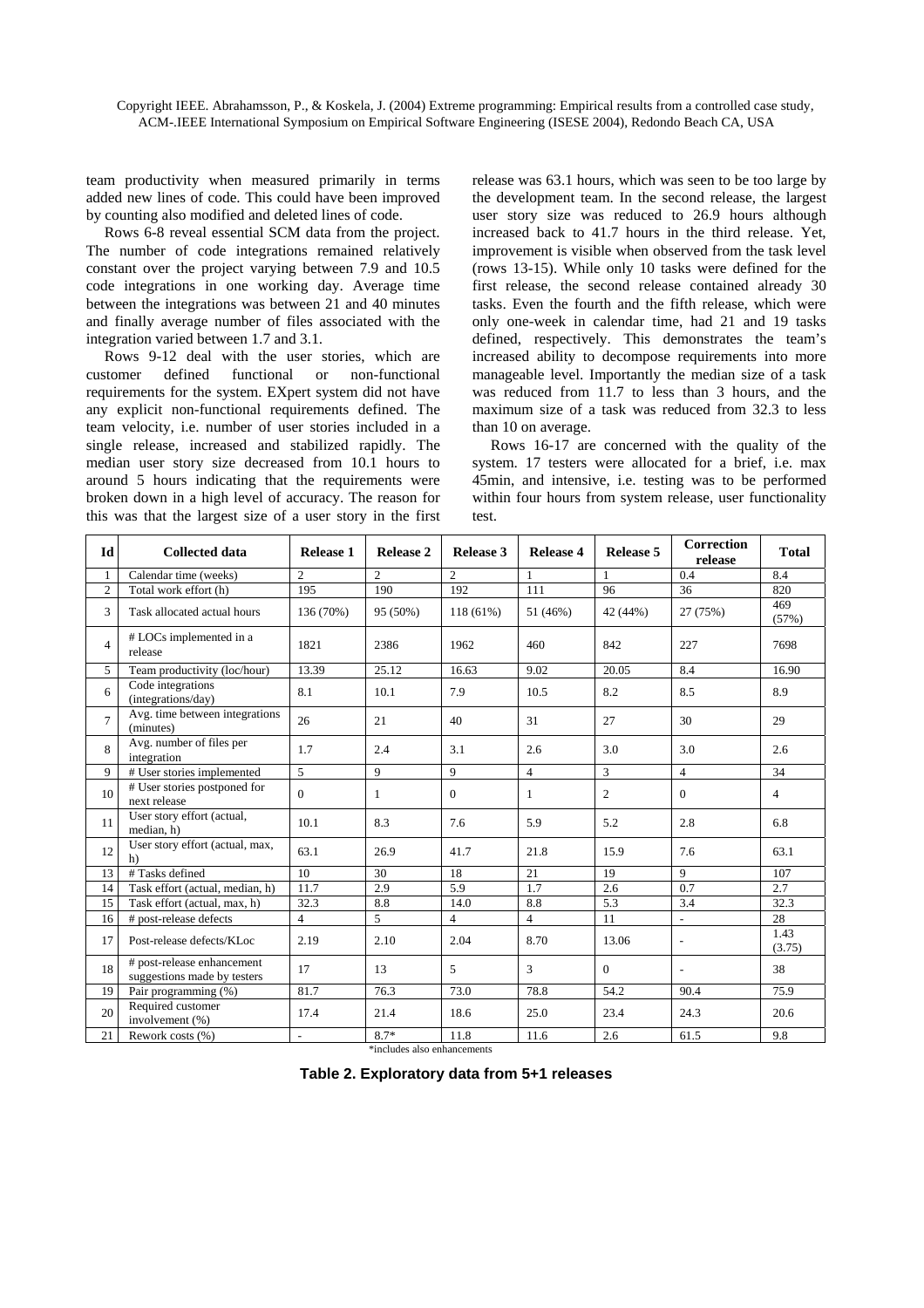Testers did not follow a predefined pattern for testing or reporting. They worked on a volunteer basis and were using ad-hoc testing routines and reports. Therefore, the post-release system defect densities call for special attention. Release three was tested to a dissatisfactory level, i.e., less than 10 testers reported their results. Attention was given to this issue and four (of the 17) testers were taking a more systematic approach from that point forward. These four testers performed a two-day planned system test for the whole system after the fifth release. Yet, despite of these concerns, the total defect density for the system was relatively low, i.e. 1.43 defects/KLoc. 1.43 is calculated from the 11 defects that were discovered in the system test of which four were cosmetic and two out of the remaining seven were crash defects. Overall, the defect density was evaluated to be close to satisfactory giving an indication of the product quality. In addition, testers produced altogether 38 improvement suggestions, i.e. new or improved user functionality. Majority of these suggestions emerged from the first two releases.

Pair programming (row 19) was extensively practiced in the development of the first release (81.7%) and was not significantly reduced in the following releases. In the system correction phase, over 90% of the programming work was performed in pair programming mode. It is notable that none of the project team members had any systematic experience in pair programming prior eXpert project.

While the customer shared the same office with the development team and thus was present over 80% of the total time, the actual customer involvement (row 20) was only 21% on average. This is a significant result since onsite customer is one of the most controversial topics in extreme programming methodology.

Row 21 shows the rework costs associated with the eXpert project. Altogether 45.8 hours were used to fix defects, which is 9.8% of the total development effort.

Figure 1 displays the overall effort distribution for the whole project. Data shows that in this project roughly 10% is required for planning the release contents. Project management activities, which include data collection & analysis, monitoring the progress of the project and the development of project plan required 13.4% of the total effort. This figure may be slightly overloaded since the management structure in this project included also two steering group meetings into which the whole project team participated.

As suspected, coding in terms of unit test  $development<sup>1</sup>$ , production code, development spikes and refactoring took the majority, i.e. 54.7%, of the total

 $\overline{a}$ 

effort. Yet, the proportion of actual coding is less than the expectations put forward in the popular XP literature. Project meetings took 4.5% of the total effort.



**Figure 1. Effort distribution (%)** 

All the design documentation including architectural description were displayed on the walls of the development room. User stories and tasks were documented and displayed on the same walls as well. The simple design practice involved in the pair programming coding was not separately tracked. The effort, i.e. 7.4%, embedded into "other" pie includes discussions with the customer organization's management and some other miscellaneous tasks, such as system documentation, see below.

The system documentation (architecture description, on-line helps, user manual and database description) for the maintenance purposes were produced in the last two releases when the system architecture and the user functionality was stabilized and was seen to be less subject to constant changes. However, since the effort was tracked based on predefined XP practices and tasks, the effort spent on system documentation is loaded on a pie labeled "other". XP literature has argued that the first iteration for a novice XP team is always a significant learning effort. Literature has further shown that an ability to estimate accurately is a skill that is learned over time [22]. As expected, the team had major difficulties in decomposing the contents of the first release into tasks (only 10 tasks defined for 5 user stories). Similarly, the team had major difficulties in producing the estimates for these tasks.

<sup>1</sup> Note that no unit tests were developed for JSP code. Unit test development shown in Figure 1 is with respect to Java code.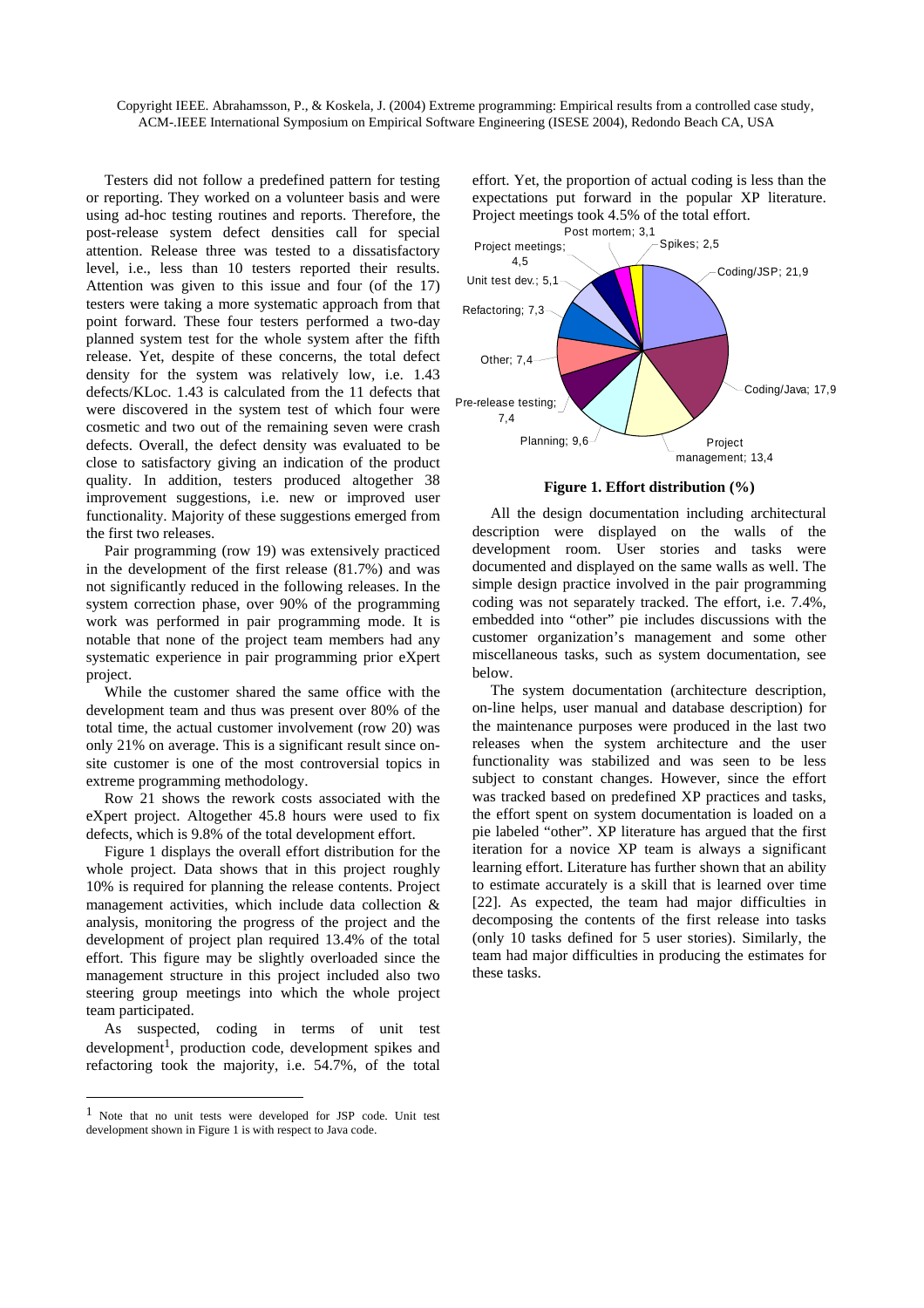

**Figure 2. Estimation accuracy**



**Figure 3. XP Pulse: Hours lost by faulty estimates** 

User story effort estimates were derived from the task estimates. Figure 2 shows a series of box plots<sup>1</sup> depicting the estimation accuracy development over the system releases. The data used for the drawing the box plots is the task level data. Altogether 107 tasks were defined in the eXpert project. Data below the thickened line indicates overestimation and data above the line refers to underestimation of the tasks.

When Figure 2 is carefully studied, several observations can be made. Estimation error variance remains high throughout the project. While median value shows clear improvement, i.e. it approaches value 0,

1

estimation errors are common place even in the last releases. The concentration of the data points does not show clearly identifiable improvement. Statistical data treatment was not seen feasible beyond this point in this study.

While estimates are not accurate in terms of error percentage, Figure 3 indicates clearly identifiable improvement in terms of hours lost by faulty estimates. The thick line indicates a loss of zero hours. Data points below the thickened line indicate that a particular task was finished earlier than expected. Data points above the thickened line indicate that a particular task took longer than expected. The tendency and trend observed from the diagram indicate certain type of heart beat inherent to this type of an XP project. This is where the term "XP Pulse" originates. Thus, even though estimations are faulty to certain extent, the time lost by these "guesses" is predominantly (i.e., 92%) within +/- 5 hours altogether after the first release demonstrating a rapid ability to gain

 $^{\rm 1}$  A box plot diagram visualises the five-number summary of a data set. Median (a line in the shaded area) value indicates that 50% of data points are below and 50% are above the line. Q1 (first or lower quartile) shows the median of the lower 50% of data points. Q3 (third or upper quartile) shows the median of upper 50% of data points. The minimum value indicates the lowest and the maximum the highest values in the respective data sets.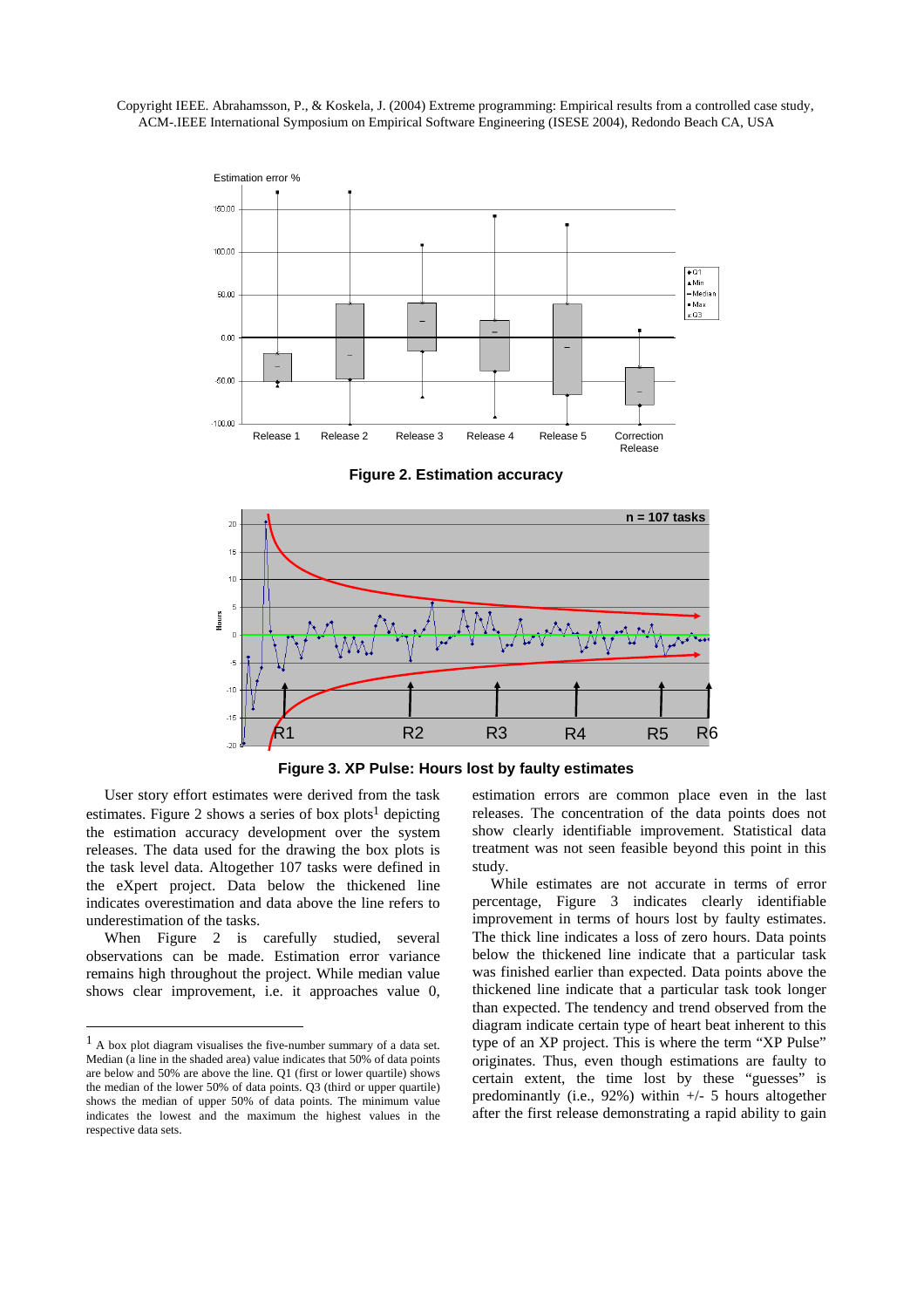control over the project. The reason for this can be found from Table 2 (row 14) where actual median effort spent on a single task is shown. The development team intentionally strove for smaller task segments in order to improve their work control mechanisms. Actual effort spent on a single task was cut to half from the first release. Similarly, the user stories were divided into task segments, which were sized between 4-8 hours on average. Therefore, even if a certain task takes few hours extra than originally expected, it is not likely to disrupt the development process since data shows that in many cases tasks are finalized with less effort than expected.

It should be noted that overestimation can become a problem if resources are allocated on this basis. However, in this particular case, the XP team mitigated the estimation problem by defining considerably smaller tasks. This is evidenced in the data also by the number of tasks identified (Table 2, row 13). The project manager was able to take necessary actions on daily rather than on weekly basis. This data also hints to a direction that the user stories were better defined due to required smallsized task definitions.

# **5. Discussion**

The results presented in the previous section emphasized the differences between different system releases in the eXpert project from several empirical viewpoints all of which were drawn from three data points, i.e. time, size and defect. The mere amount of valid empirical data obtained demonstrates the ability to collect data in agile software development in general and in XP in particular. The purpose of this paper is to set some references for researchers and practitioners in the field from empirical viewpoint. Less emphasis has been placed here on the qualitative data.

One of the important findings is related to the little need for actual customer involvement in the project. This finding is not in line with the XP literature. Many authors [e.g., 37, 38-40] maintain that on-site customer involvement is difficult and even unrealistic to think of due to required customer work effort. In the eXpert case, the customer was present on-site on average over 80% of the total working time. However, only 21% of his work effort was required to assist the development team in the development. Majority of customer's involvement was required on planning game (42.8%) and acceptance testing (29.9%). In the eXpert case the customer did not develop automated acceptance tests but performed them manually. However, the mere presence of the customer was highly appreciated by the development team. Customer presence appeared as a positive indicator in the post-mortem analysis sessions and interviews. The team viewed that the customer organization values the system high and this was seen to work as a motivating factor for the team. Thus, regardless of the required effort usage, on-site customer can be seen as an important stakeholder in the project. It should be further emphasized that in this case, the customer did not develop acceptance tests. He was performing these tasks manually at the end of each release cycle.

As stated earlier, the system release defect density was 1.43 defects/Kloc. The system was released on Friday at noon. By following Monday morning, an early insight was obtained to development phase release's defect density. This was monitored throughout the project (Table 2, row 17). Defect density showed slight increase when the development cycle was reduced to mere one week. Yet, the level remained very low throughout the project. This result can be seen positive from three perspectives. First, an early insight was gained to the overall product quality. If more bugs would have been discovered, necessary actions could have been taken rapidly to mitigate the problem with this aspect of quality.

Second, the testing team formed a part of the user group who will make use of the system when it is finally released. Thus, apart from testing the user functionality, they had an opportunity to influence the content of the future releases. Research has shown that user involvement in the systems development process has a positive impact on the subsequent system adoption and use [41]. This is also inline with the XP procedures. In the five system releases altogether 38 new or enhanced user functionality suggestions were received. 32 (84%) of them lead to action. The large percentage demonstrates the value of this type feedback system. It should also be noted that 30 (79%) of 38 improvement suggestions were known already after the second release. Involving users as testers can be seen as a form of requirements elicitation procedure. Moreover, the eXpert testers were able to observe how the development proceeds from the very first release to the final fully functional system. However, it should be further noted that a one week release cycle to end-user testing was not totally appreciated by the users. In some cases it was seen disturbing to have a new version at hand in one week's time.

The third advantage related to low defect density and the testing process is the rapid feedback acquired for the development team. The customer representative collected and categorized the suggestions (and bugs) reported over the weekend and presented the results on the following Monday to the development team – another explicit sign of strong customer commitment toward the implementation project.

Pair programming is one of the most researched XP practices [see e.g., 42, 43-48]. Only few studies have, however, provided data on pair programming over longer period of time. This study contributes to empirical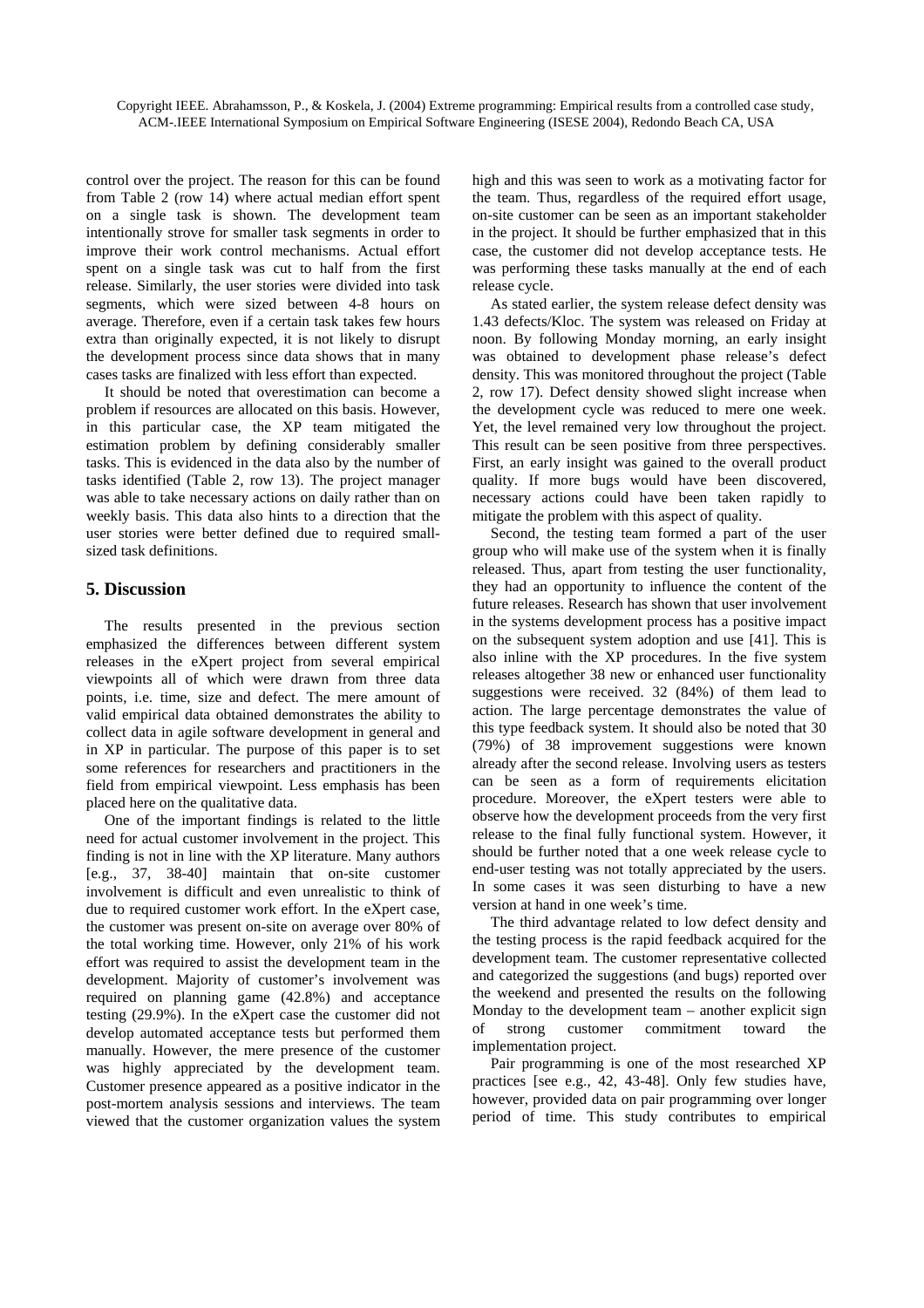knowledge particularly in this regard. As noted, in the first release, 81.7% of the programming effort was done in pairs. This was reduced only slightly in the following releases averaging to 75.9%. Williams [43] has argued that only after having effectively experimented with the pair programming practice, an estimation can be made where it delivers the most value and where it proves ineffective. Clearly, two weeks is not sufficient for a through evaluation of a single practice but due to the tight delivery schedule, the team was able to make decisions regarding each practice in the post-mortem analysis session performed after each release. However, the fact that the pair programming time remained well above 70% in the following releases demonstrates that the team felt comfortable with it. Williams and Kessler [44] remind that no one should be forced to use pair programming. In eXpert case, the base process provided for the team in the beginning of the project *required* the application of pair programming during the first release. After that, it was up to the team to make the decision. Developers did not track defects that were caught in pair programming mode.

Coding effort pattern that was used for pair and solo programming did not significantly differ as shown in Table 3. As noted earlier no unit tests were developed for JSP code. In the solo programming mode slightly more effort was spent on refactoring than on pair mode. Yet, the difference is not remarkable.

|      | <b>Spike</b><br>code | Unit<br>test dev. | Java<br>code | <b>JSP</b><br>code | Re-<br>factoring |
|------|----------------------|-------------------|--------------|--------------------|------------------|
| Pair | 4.8%                 | 9.8%              | 34.5%        | 38.4%              | 12.4%            |
| Solo | 4.1%                 | 7.5%              | 27.6%        | 44.9%              | 15.9%            |

# **Table 3. Effort use % in pair and solo programming**

Interestingly, the development time productivity achieved in the second release (i.e., 25.12 Loc/hour) is close to the same as e.g. PSP research [49] has consistently shown. The data obtained in this study does not show a relation between the use pair programming and the level of achieved productivity. The refactoring data, on the other hand, may reveal interesting insights. The highest levels of productivity are achieved when only 5.9% of the effort was used for refactoring. Yet, as Table 4 shows this tendency is not consistent with the rest of the releases and only indirectly provides support for the argument that extensive levels of refactoring decreases team productivity. Kivi et al. [9] suspect that most of the work towards the end of the project may be refactoring. Our findings show that the levels of refactoring increase somewhat but not to a significant degree. In fact, the last system release (i.e., Release 5) shows a reduction in the proportion of time used for refactoring. In the project post-mortem analysis session after the project had been completed the team evaluated that not enough of refactoring was done for the system and that it should be explicitly involved in the user stories as a separate task.

|               | $\mathbf{R}1$ | R <sub>2</sub> | R <sub>3</sub> | R4   | R <sub>5</sub> | CR  |
|---------------|---------------|----------------|----------------|------|----------------|-----|
| Productivity  | 13.39         | 25.12          | 16.63          | 9.02 | 20.05          | 8.4 |
| (Loc/hour)    |               |                |                |      |                |     |
| Refactoring % | 13.8          | 5.9            | 18.1           | 18.0 |                |     |

**Table 4. Productivity vs. Refactoring** 

In software engineering in general, accurate effort estimates are difficult to attain [22] Initial estimates can often be better regarded as "guesstimates" [50] Regarding the XP process of producing the estimates, McBreen [21, p. 60] was especially doubtful about the value of XP planning game: "The accuracy of the estimates produced during the planning game needs to be investigated, especially for organizations that are just adopting XP. [...] I wonder how long it takes a new XP team to get good at the Planning Game." This paper gives concrete results in this regard. The estimation accuracy was improved in terms of estimation error. The estimation accuracy stabilized within  $+/- 25\%$  error margin (suggested by Humphrey [22]) and mis-allocated development time due to inaccurate estimations was also reduced on average from 5.8h to 0.15h. Langr [51] argues that "Initial estimates are going to be inaccurate in any process. In XP, the team has lots of opportunities to estimate and to learn how to do it well – the team hones their estimating skills every two weeks." This study thus supports Langr's suggestion. Our findings indicate further that a novice XP team is very careful about making too optimistic estimates. However, it took them only two weeks to realize this. Learning to execute the planning game routines was facilitated by a clear agreement on the procedures, roles and responsibilities.

Only four (9%) out of 34 user stories were postponed for the next release. The postponement did not come as a surprise for the customer since he was present, and he gave the approval after having consulted with the management about the change in the release contents. It was agreed before the project started that the release date should not be postponed but the content can be negotiated if the team so desires. This is in line with what Humphrey [52] discusses about making a commitment and keeping it. The team commits to the release schedule and the contents are negotiated. If any changes are to be made, an early warning must be given.

Finally, in the eXpert project the rework costs were 9.8% of the total development effort. Beck's [4] basic argument in his seminal work was that in XP the cost of change does not show a dramatic increase when the development progresses beyond certain point. Instead, it should remain stable over the project. To our knowledge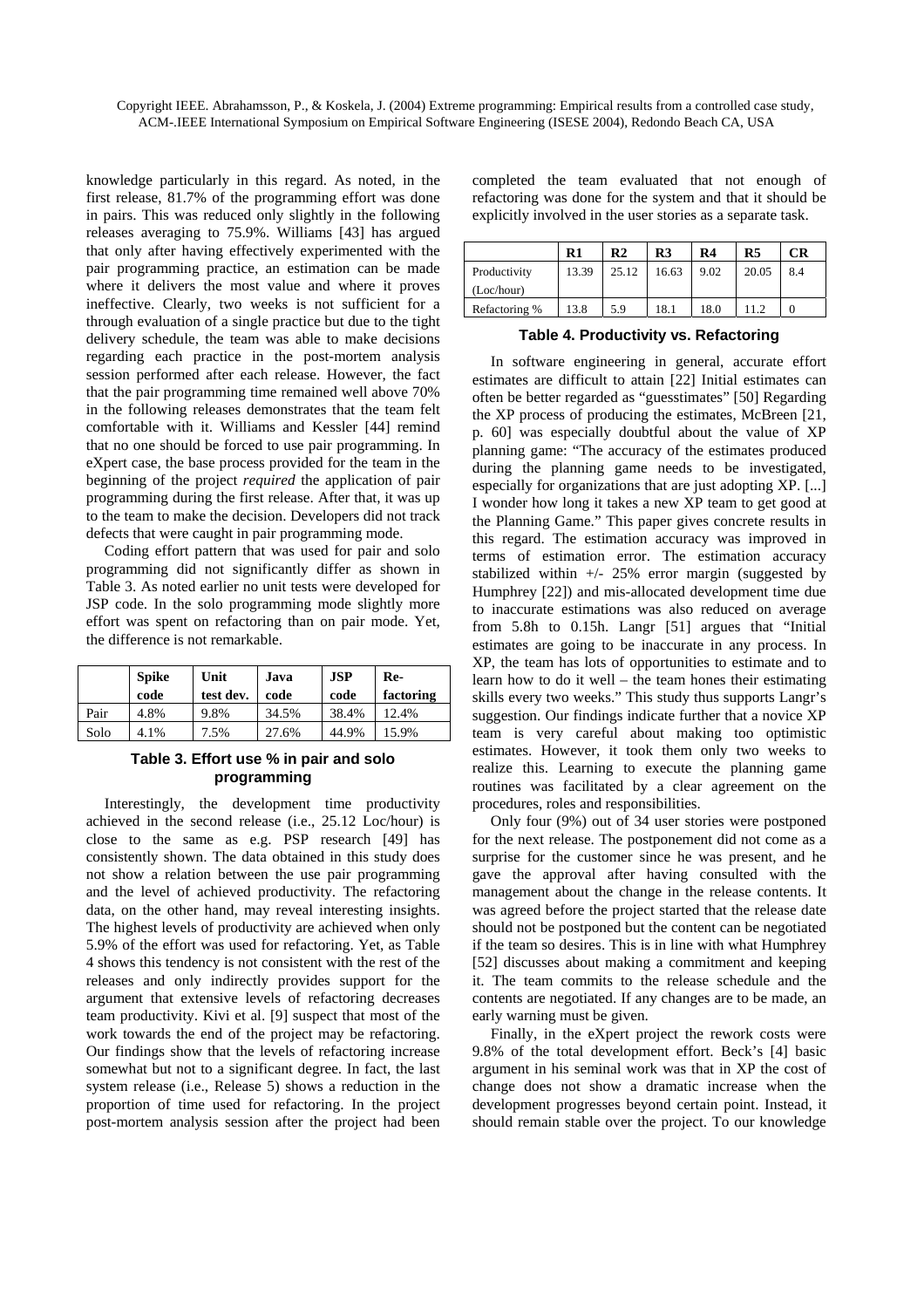no concrete figures can be found in the XP literature or elsewhere to support this argument. Our findings support Beck's claim to certain extent. Yet, a system with less than 10000 lines of code can not be seen to constitute a significant support to this issue. It rather indicates a direction that should be investigated further.

### **6. Conclusions**

Agile movement has gained significant attention in the software engineering community in the last few years. While concrete data about the various aspects of the XP process are emerging, less data is available regarding the resulting product. This may be due to the fact that companies are not willing to reveal these details. This paper aims at setting some references for researchers and practitioners in the field by reporting concrete data from a controlled case study where a team of four developers was acquired to develop a fully operational system for a research institute's research data management and distribution purposes in a delivery schedule of eight weeks. Due to the tight schedule, the functionality was not fixed. The concrete results reported are based on five system releases and a correction release. The resulting product was tested by 17 testers who used a maximum of 45 minutes to test the defined user functionality. The data shows that the system release defect rate was 1.43 defects/Kloc, team's overall productivity was 16.90 Locs/hour, the rework costs were mere 9.8% of the total development effort, and the required actual involvement for the on-site customer was 21%. These and other findings were addressed.

It should be noted that the team collected more data about their work than is the case usually. This was achieved by placing value on the data collection. This is in accordance to basic values of agile thinking. The development team delivers business value for the customer organization. If the client organization does not require detailed data about the development process, the team may easily fall behind in data collection. For this, certain data collection rules must be established within the development team. In eXpert case, the team decided use the simplest solution and to put up a sheet on the wall where each developer will sign their name after the data has been recorded at the end of the working day to ensure that the commitment to collect and record data has been met.

We will continue to follow up and monitor the systemin-use defects. Several other research streams have also been initiated. The resulting product quality has been assessed by an external team of assessors, the used development process has been assessed by an external CMMI assessor and an independent user-centered design assessment has been performed both on the development process and the product. These results along with the qualitative data will be published separately.

We find that the data reported in this paper is of value for practitioners and researchers in the field and will provide some references for future studies as well industry application within similar domain of application. We suggest that more concrete data is needed for the agile movement to progress beyond the practicing enthusiastic. Indeed, a separate framework is needed, which guides the agile and XP data reporting. To meet these needs, Williams et al. [53] published recently a benchmark measurement framework for researchers and practitioners to express concretely the XP practices that have been selected to adopt, and the outcome thereof. This framework and studies like the one reported in this paper can be seen to provide a starting point for strengthening the empirical body of evidence in agile software development.

### **References**

- [1] C. Larman and V. R. Basili, "Iterative and incremental development: A brief history," *IEEE Software*, vol. 20, pp. 47- 56, 2003.
- [2] L. Williams and A. Cockburn, "Agile software
- development: It's about feedback and change," *IEEE Software*, vol. 20, pp. 39-43, 2003.
- [3] R. Turner and B. Boehm, *Balancing agility and discipline: A guide for the perplexed*. Boston, MA: Addison-Wesley, 2003.
- [4] K. Beck, *Extreme programming explained: Embrace change*. Reading, MA.: Addison Wesley Longman, Inc., 2000.
- [5] G. Succi and M. Marchesi, "Extreme Programming Examined: Selected Papers from the XP 2000 Conference," presented at XP 2000 Conference, Cagliari, Italy, 2000.
- [6] R. M. a. J. Newkirk, *Extreme Programming in Practice*: Addison-Wesley, 2001.
- [7] R. Jeffries, A. Anderson, and C. Hendrickson, *Extreme Programming Installed*. Upper Saddle River, NJ: Addison-Wesley, 2001.
- [8] R. Hightower and N. Lesiecki, *Java Tools for Extreme Programming*. New York: Wiley Computer Publishing, 2002.
- [9] J. Kivi, D. Haydon, J. Hayes, R. Schneider, and G. Succi, "Extreme Programming: a University Team Design Experience," presented at CCECE 2000 - Canadian Conference on Electrical and Computer Engineering, Nova Scotia, NS, USA, 2000.
- [10] P. Schuh, "Recovery, Redemption, and Extreme Programming," *IEEE Software*, vol. 18, pp. 34-41, 2001.
- [11] D. Wells and T. Buckley, "The VCAPS project: An example of transitioning to XP," in *Extreme programming examined*, G. Succi and M. Marchesi, Eds. New York: Addison-Wesley, 2001, pp. 399-422.
- [12] P. Sommerlad, "Adopting XP," in *Extreme programming examined*, G. Succi and M. Marchesi, Eds. New York: Addison-Wesley, 2001, pp. 423-432.
- [13] M. Lindvall, V. Basili, B. Boehm, P. Costa, K. Dangle, F. Shull, R. Tesoriero, L. Williams, and M. Zelkowitz, "Empirical findings in agile methods," presented at XP/Agile